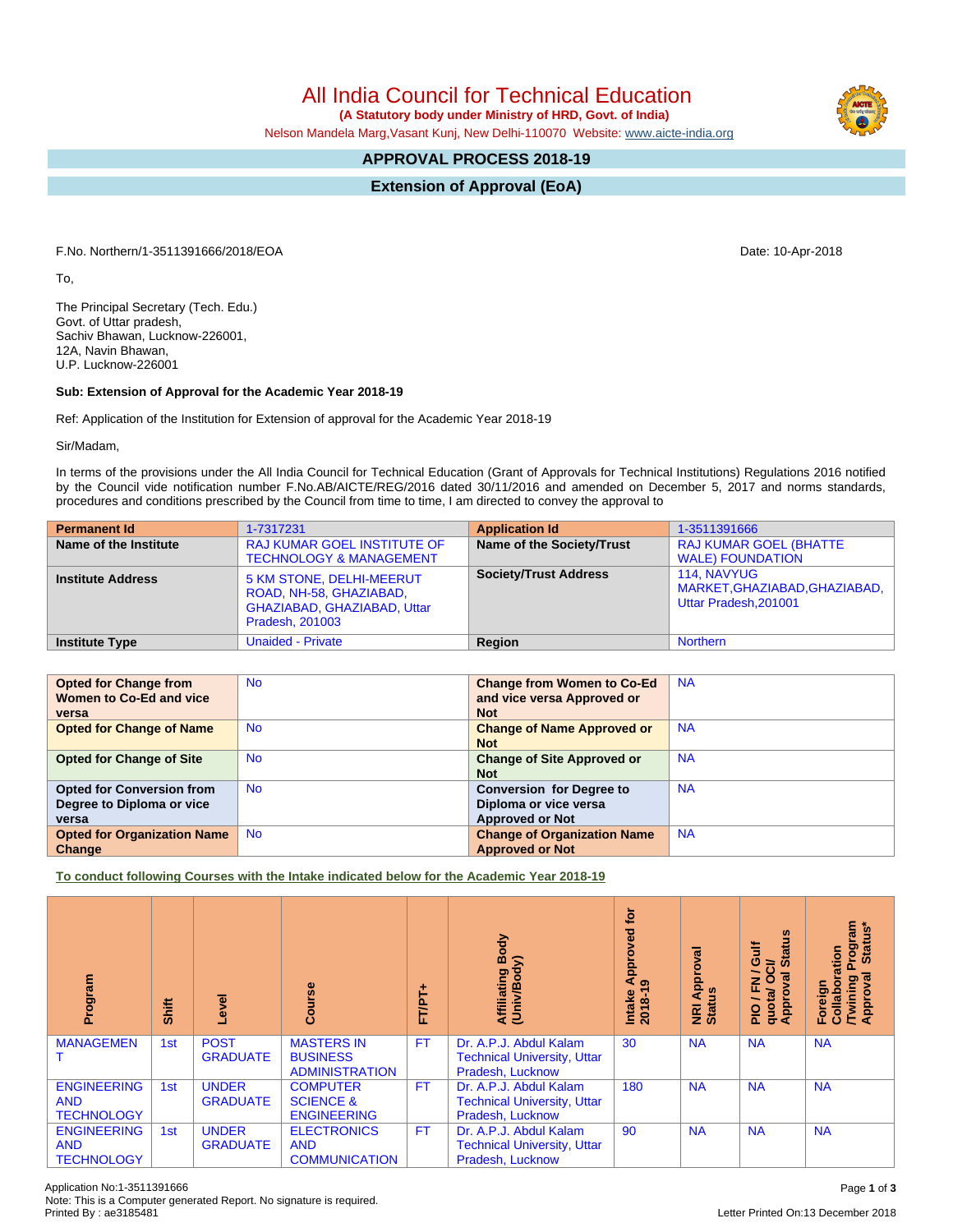|                    |     |                 | <b>S ENGINEERING</b>  |                                    |     |           |           |           |
|--------------------|-----|-----------------|-----------------------|------------------------------------|-----|-----------|-----------|-----------|
| <b>ENGINEERING</b> | 1st | <b>UNDER</b>    | <b>INFORMATION</b>    | Dr. A.P.J. Abdul Kalam             | 120 | <b>NA</b> | <b>NA</b> | <b>NA</b> |
| <b>AND</b>         |     | <b>GRADUATE</b> | <b>TECHNOLOGY</b>     | <b>Technical University, Uttar</b> |     |           |           |           |
| <b>TECHNOLOGY</b>  |     |                 |                       | Pradesh, Lucknow                   |     |           |           |           |
| <b>ENGINEERING</b> | 1st | <b>UNDER</b>    | <b>ELECTRICAL AND</b> | Dr. A.P.J. Abdul Kalam             | 60  | <b>NA</b> | <b>NA</b> | <b>NA</b> |
| <b>AND</b>         |     | <b>GRADUATE</b> | <b>ELECTRONICS</b>    | <b>Technical University, Uttar</b> |     |           |           |           |
| TECHNOLOGY         |     |                 | <b>ENGINEERING</b>    | Pradesh, Lucknow                   |     |           |           |           |

+FT –Full Time,PT-Part Time

# Punitive Action against the Institute

|  | Deficiencies Noted based on Self Disclosure |  |  |
|--|---------------------------------------------|--|--|
|--|---------------------------------------------|--|--|

| <b>Deficiency</b> |
|-------------------|
|                   |
| Yes               |
| Yes               |
| Yes               |
|                   |
|                   |

**RAJ KUMAR GOEL INSTITUTE OF TECHNOLOGY & MANAGEMENT** is hereby informed to submit the compliance of the deficiencies mentioned above to the Regional Office within a period of **6 months** from the date of issuance of this letter failing which the council shall initiate strict action as defined in Approval Process Handbook 2018-19 during the subsequent Academic Year.

In case of any differences in content in this Computer generated Extension of Approval Letter, the content/information as approved by the Executive Council / General Council as available on the record of AICTE shall be final and binding.

Strict compliance of Anti-Ragging Regulation: - Approval is subject to strict compliance of provisions made in AICTE Regulation notified vide F. No. 37-3/Legal/AICTE/2009 dated July 1, 2009 for Prevention and Prohibition of Ragging in Technical Institutions. In case Institution fails to take adequate steps to Prevent Ragging or fails to act in accordance with AICTE Regulation or fails to punish perpetrators or incidents of Ragging, it will be liable to take any action as defined under clause 9(4) of the said Regulation.

> **Prof. A.P Mittal Member Secretary, AICTE**

Copy to:

- 1. The Regional Officer, All India Council for Technical Education Govt. Polytechnic Campus Adjoining Directorate of Technical Education Vikas Nagar, Kanpur-208 002, Uttar Pradesh
- 2. The Director Of Technical Education\*\*, Uttar Pradesh
- 3. The Registrar\*\*, Dr. A.P.J. Abdul Kalam Technical University, Uttar Pradesh, Lucknow
- 4. The Principal / Director, RAJ KUMAR GOEL INSTITUTE OF TECHNOLOGY & MANAGEMENT 5 KM STONE, DELHI-MEERUT ROAD, NH-58, GHAZIABAD, GHAZIABAD,GHAZIABAD, Uttar Pradesh,201003
- 5. The Secretary / Chairman, RAJ KUMAR GOEL (BHATTE WALE) FOUNDATION 114, NAVYUG MARKET, GHAZIABAD,GHAZIABAD, Uttar Pradesh,201001
- 6. Guard File(AICTE)

Note: Validity of the Course details may be verified at <http://www.aicte-india.org/>